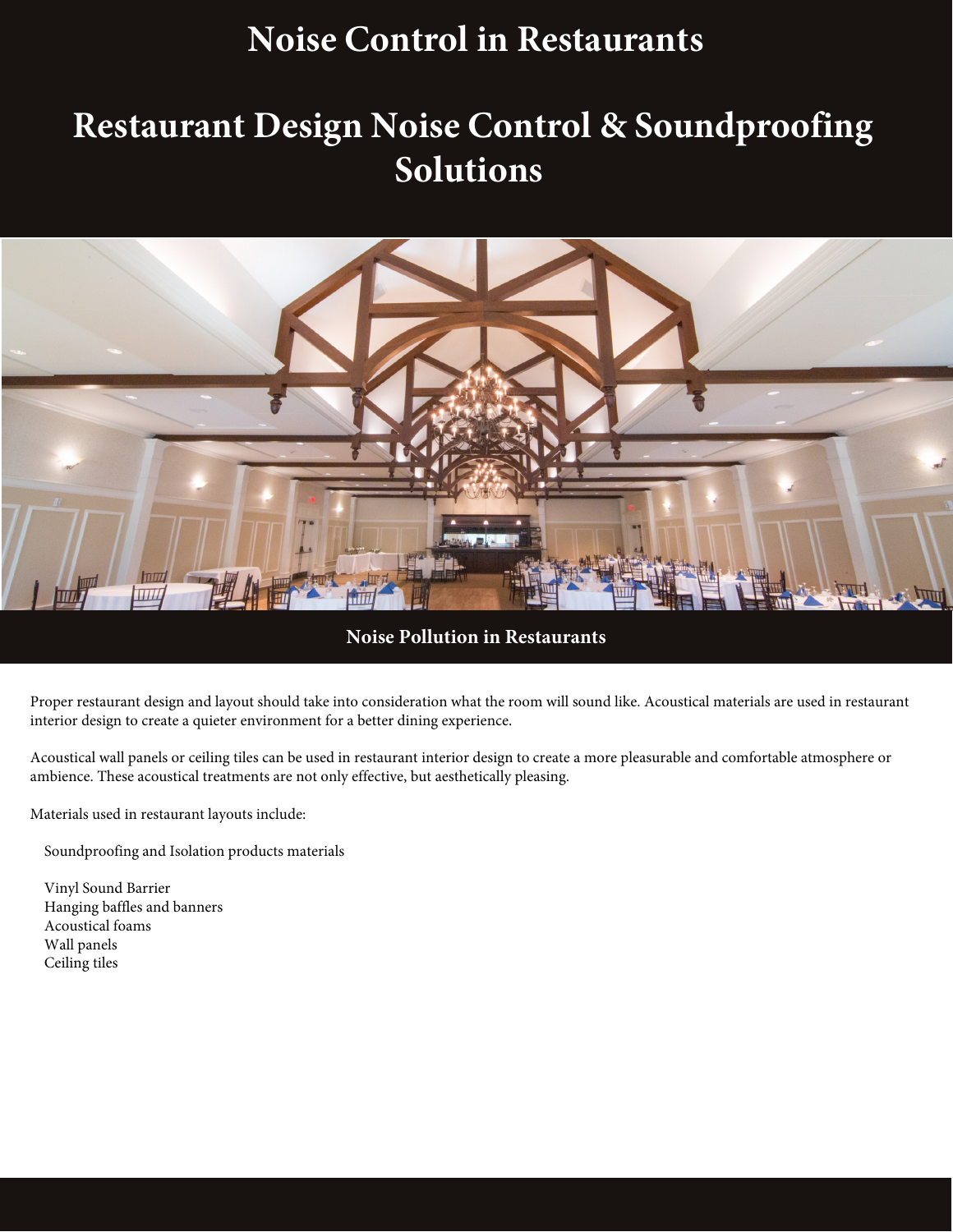## **Acoustical Ceiling Panels**

#### Acoustical Ceiling Panels ANC-4000: Standard Ceiling Panel

Acoustical Ceiling Panels ANC-4000 is our standard absorber panel that is perfect for most applications with the exception of use in high abuse areas. Acoustical Ceiling Panels ANC-4000 panel is available in 1" and 2" thickness with sizes up to a maximum of 4' x 10'.

Acoustical Ceiling Panels ANC-3000 Acoustic Ceiling Panel Details:

Ceiling Panel Substrate: 6-7# PCF rigid fiberglass core with optional chemically hardened edges. Ceiling Panel Mounting: WZ clips. Acoustical Ceiling Panel Finishes: Guilford of Maine FR 701 Style 2100 is standard Designer and customer specified fabrics are available

Acoustical Ceiling Panel NRC Ratings

 $1" : .80 - .90$  $2" : 1.05 - 1.15$ 

Acoustical Ceiling Panel Edge Details: Square, Bevel, Radius, Miter

# **Ceiling Baffles**

Why Choose Ceiling Baffles? Besides our acoustical noise control experts and their courteous assistance... Our ceiling baffles are lightweight ceiling baffles and banners you can create unlimted architectural effects that improve sound quality as well as the spaces aesthetics resulting in an ideal acoustical environment.

Ceiling Panels are designed to acoustically treat and soundproof interior wall and ceiling spaces including; schools, music rooms, universities, churches, offices and any space that has reverberation problems.

Ceiling Baffles & Banner Models Available:

 ANC - 600 Premium Ceiling Baffles ANC - 600P Standard Ceiling Baffles ANC - 700 Ceiling Baffles ANC - 800 Standard Ceiling Baffles

Physical Properties

 Dimensions: 24" x 48" Thickness: 1.5" Weight: 4 pounds Fire Rating: ASTM E 84 Class A rated Edge Construction: Heat sealed seams Core: 2 pound fiberglass Surface Finish: PVC vinyl covering Density: 2 pounds per cubic foot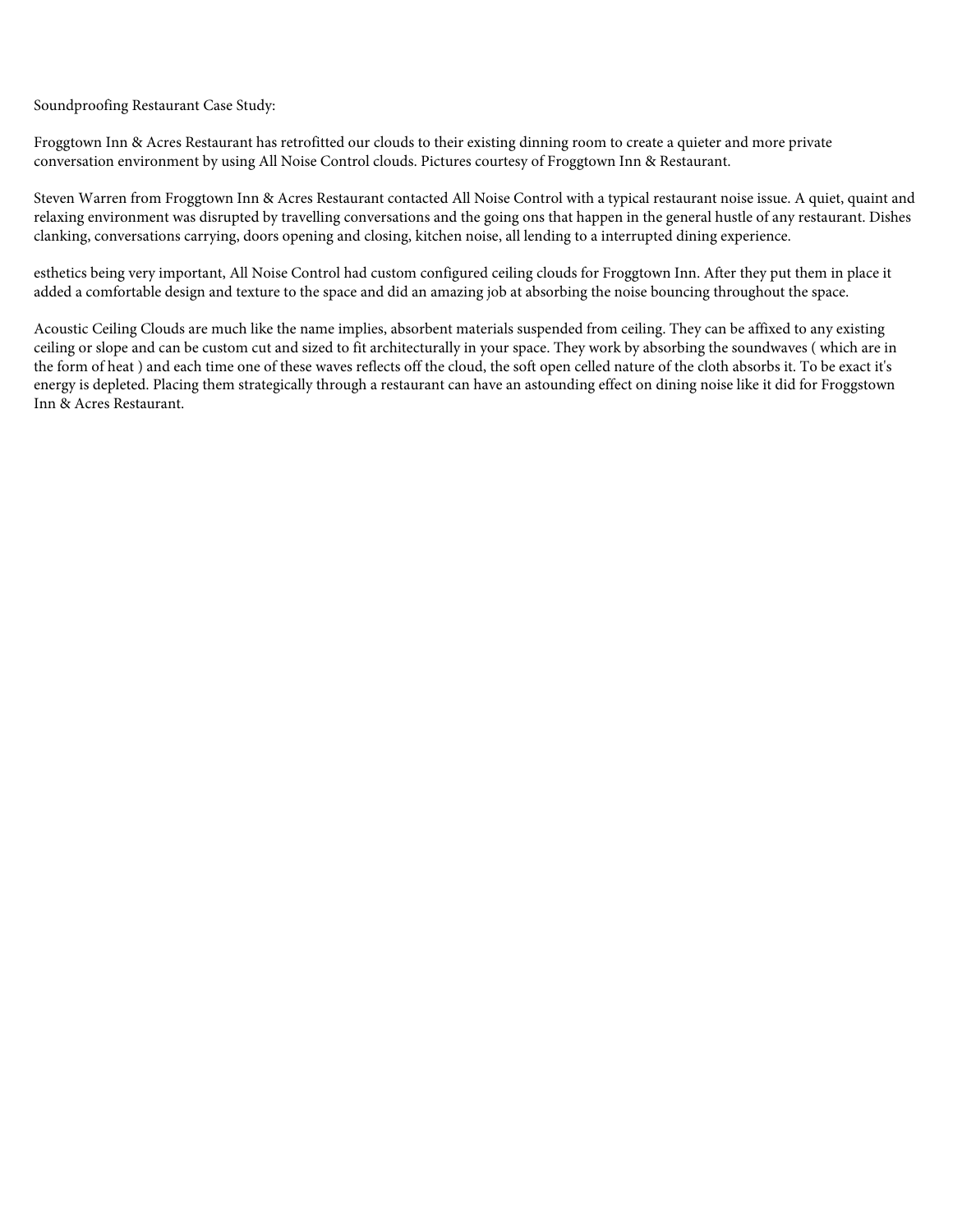## **Ceiling Clouds**

**Ceiling Clouds are perfect for the reduction of sound in ceiling areas. They are suspended horizontally with D-Rings (for panels up to 4' x 4') or T-grid attachment for larger panels. Ceiling Clouds are constructed with a 6-7# PCF rigid fiberglass absorber core. The edges are available in natural or chemically hardened and are available in 4 edge profiles. Suspended Acoustic Solutions Sound Absorption Ceiling clouds are a very effective treatment for the reduction of sound in ceiling areas. All Noise Control Sound Absorption Ceiling clouds are suspended horizontally, with our eye hook or t-grid attachment mounted to the cloud at the time of shipment. Sizes: Standard up to 4' x 10' (custom sizes & shapes available) Face & edges are wrapped in fabric or perforated vinyl t o match or accentuate the room design. Acoustic Applications - Auditoriums, Industrial Acoustics and more Sound Absorption Ceiling Cloud Details: Wall Panel Substrate 6-7# PCF rigid fiberglass core with optional chemically hardened edges. Sound Absorption Ceiling Cloud Mounting: Eye hooks T-grid Acoustical Ceiling Cloud NRC Ratings 1/2" .50-.60 1" .80-.90 1 &frac12 .90-1.00 2" 1.05-1.15**

**Sound Absorption Ceiling Cloud Edge Details**

**Square, Bevel, Radius, Miter**